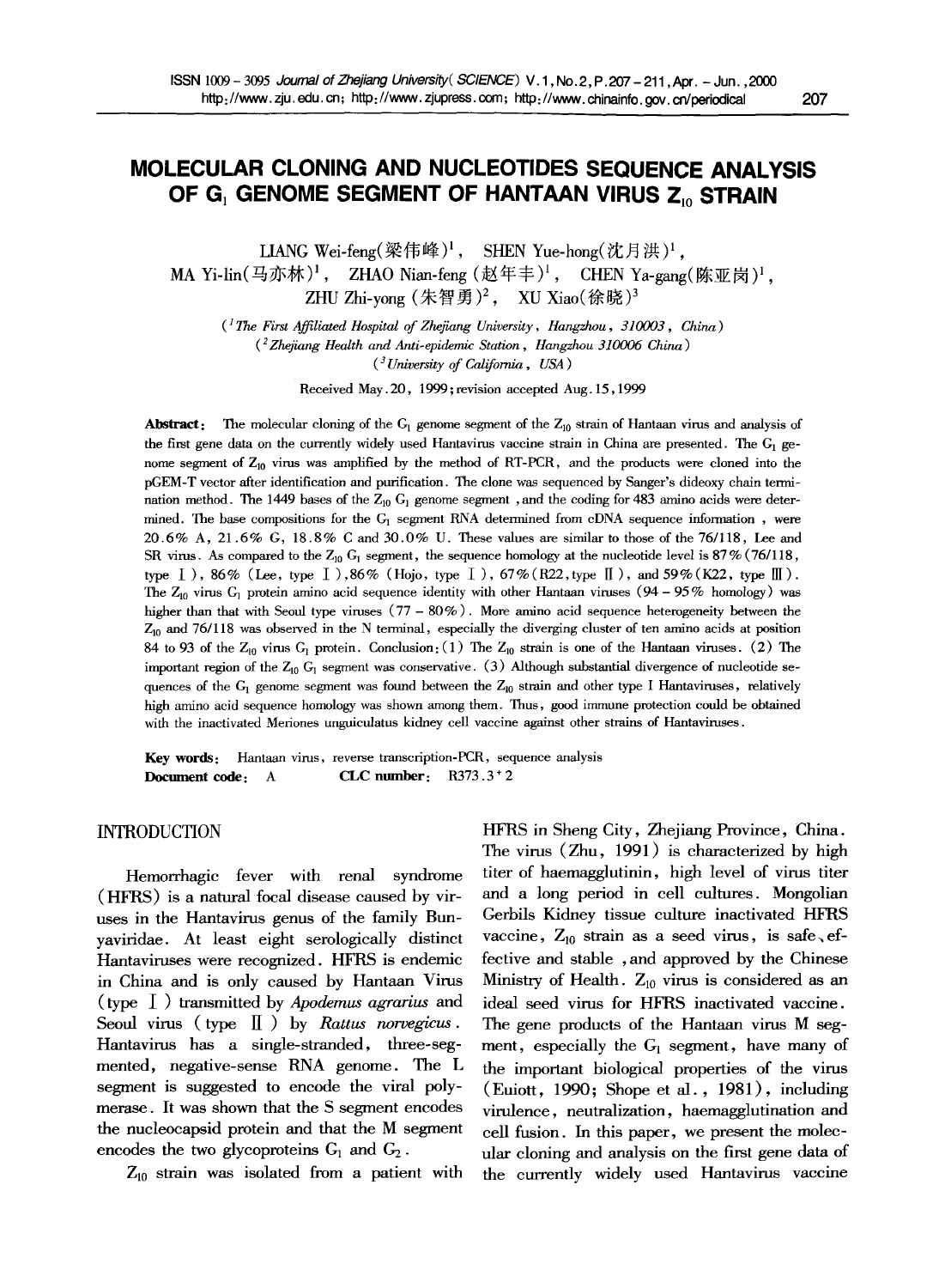strain in China.

# MATERIALS AND METHODS

Virus and cell Hantaan virus  $Z_{10}$  strain was propagated in Vero E6 cells (C1008, ATCC), which were grown in Eagle's minimum essential medium (EME). Virus particles were pelleted by ultracentrifugation.

RNA **extraction** RNA was extracted by TRIzol (Promega Co. , USA) as described in the guideline.

eDNA synthesis First-strand eDNA synthesis was primed with  $P_1$  primer (5'ACCGG-ATCCATAGTAGTAGACTCCGCA 3' 1nt ~ 27nt) using AMV reverse transcriptase (Life Sciences Inc., USA). The 20  $\mu$ l solution contained 1  $\mu$ g of sample RNA,  $2 \mu$ l of 10(reverse transcriptase buffer, 4  $\mu$ l of 2 mmol/L MgCl<sub>2</sub>, 2  $\mu$ l of 10 mmol/L dNTP ,  $0.5 \mu g$  of the primer, and 15 units of AMV reverse transcriptase. The mixture was incubated at 42  $\mathcal{C}$  for 1 hour.

**PCR** amplification An RNA-DNA hybrid was used for PCR amplification using primer  $P_1$ and P2 (5' *AATAGAATGTGCTACTCCCAG 3'*   $1461$ nt ~  $1480$ nt). The PCR product was identified by nested PCR using primer  $P_3$  (5' CAAT-CAGCAACATGGGGATA 3' 30nt ~ 49nt) and P4 (5' AATATCAAAGATCCCATG 3' 631nt ~ 648nt). The 50  $\mu$ l PCR solution contained 5  $\mu$ l of  $10 \times$  buffer,  $3 \mu l$  of  $25 \text{ mmol/L } \text{MgCl}_2$ ,  $5 \mu l$ of 10 mmol/L dNTP, 2  $\mu$ l of 10 pmol/L primer,  $4 \mu l$  of RT-product, and 2 units of Taq DNA polymerase (Promega Co. , USA) PCR was done through 35 cycles (94  $\degree$ C for 1 minute, 55  $\degree$ C for 1 minute, and 72  $\mathcal{C}$  for 1.5 minutes).

Molecular cloning After the PCR products were purified by  $1\%$  low-melting agarose gel, they were ligated into pGEM-T vectors following the manufacture's instructions (Promega Co., USA). The subcloning and sequencing strategy is shown in Fig. 1.



**Fig. 1** Subcloning and sequencing strategy of  $\mathbb{Z}_{10}$  virus  $G_1$  segment **cDNA done. The arrows represent the direction of sequencing.** 

**Nucleotide sequence** analysis The clone was sequenced by Sanger's dideoxy chain termination method with a sequenase kit (United States Biochemical Co. ). Nucleotide and amino acid sequence were compiled and analyzed by the Genbank and PDB program.

# **RESULTS**

Nucleotide sequence analysis Fig. 2 shows 1449 bases of  $Z_{10}$  G<sub>1</sub> genome segment bases, which can code 483 amino acid. The base composition of the  $G_1$  segment RNA was determined from eDNA sequence information to be 20.6%

A, 21.6% G, 18.8% C and 30.0% U. These values are similar to those of the 76/118, Lee and SR virus. The  $Z_{10}$  G<sub>1</sub> segment's sequence homology at the nucleotide level was 87% (76/ 118, type I ), 86% (Lee, type I ), 86% (Hojo, type  $\bar{1}$ ), 67% (R22, type  $\bar{I}$ ), and 59% (K22, type  $\mathbb{II}$ ).

Coding strategy of the  $Z_{10}$  G<sub>t</sub> RNA segment **(ORF) A** single long open reading frame (ORF) was detected in the nucleotide sequence corresponding to viral complementarysense RNA. Within the major ORF, protein synthesis could potentially begin at either of two inframe initiation codons at nucleotide position 40 **-** 42 or 64 - 66. According to Kozak (1978),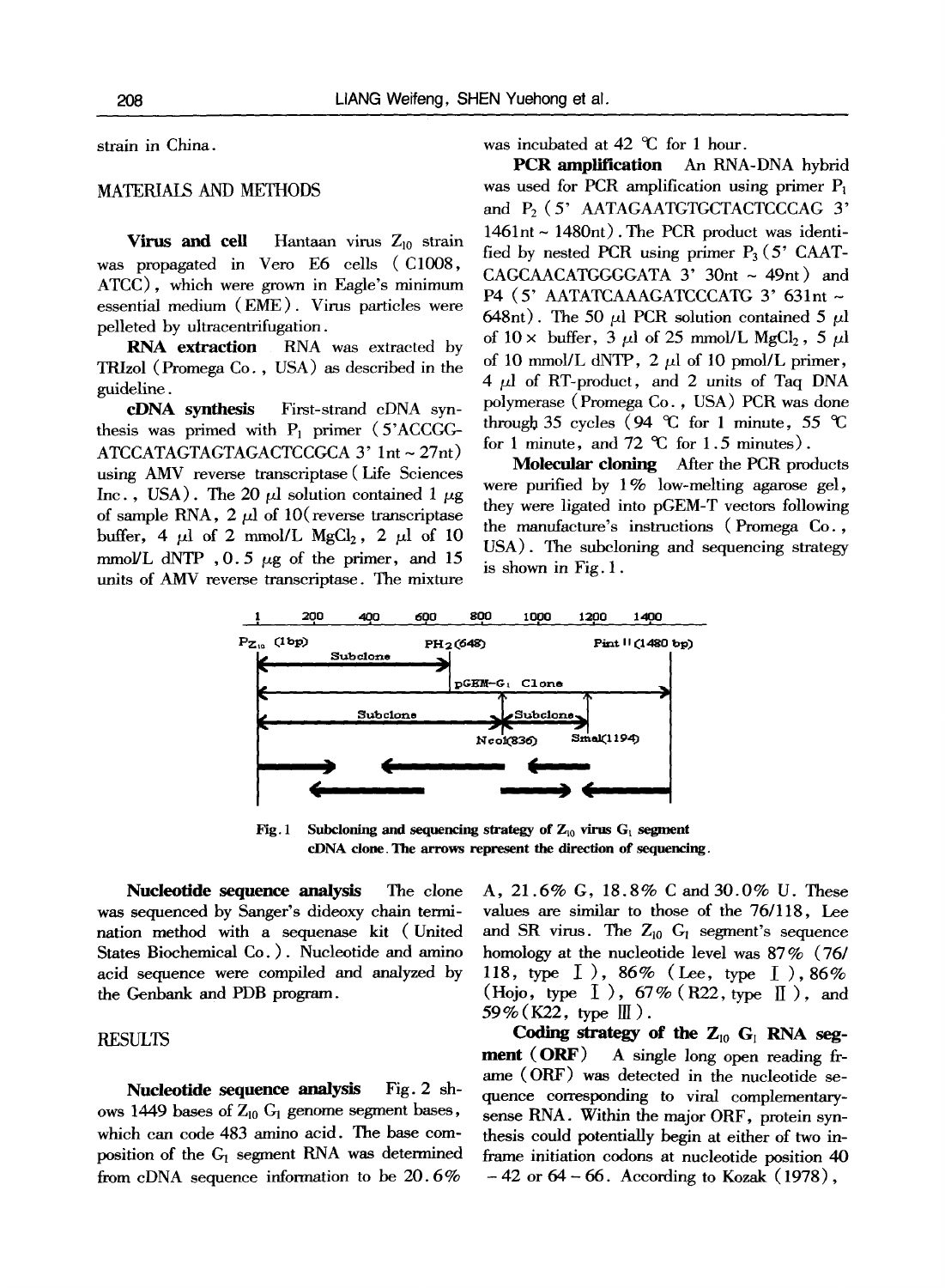|      |                        | 10 |                   | 20 |                   | 30                |                   | 40 |    |                   | 50 |                   |                   |    | 60   |  |
|------|------------------------|----|-------------------|----|-------------------|-------------------|-------------------|----|----|-------------------|----|-------------------|-------------------|----|------|--|
|      | 1 TAGTAGTAGA           |    | TCCGCAAAAG        |    | AAAGCAGTCA        |                   | ATCAGCAACA        |    |    | TGGGGATATG        |    | GAAGTGGCTA        |                   |    | 60   |  |
|      | 61 GTAATGGCCA          |    | GTTTAGCATG        |    |                   | <b>GCCAGCTTAC</b> | ACACTACGAA        |    |    | ATGTGTATGA        |    |                   | CATGAAAATT        |    | 120  |  |
|      | 121 GAGTGCCCTC         |    | <b>ACACAGTCAG</b> |    |                   | <b>CTTTGGTGAA</b> | AACAGCGTGA        |    |    | <b>TAGGTTATGT</b> |    | <b>GGAATTGCCC</b> |                   |    | 180  |  |
|      | 181 CCTATGCCAT         |    | TGGCTGATAC        |    |                   | <b>AGCACAACTG</b> | <b>GTGCCTGAAA</b> |    |    | <b>GTTCTTGTAA</b> |    |                   | CATGGACAAC        |    | 240  |  |
|      | 241 CACCAATCAA         |    | <b>TGAACACAAT</b> |    |                   | AACAAAATAC        | <b>ACCCAGTTAA</b> |    |    | GTTGGAGGGT        |    |                   | AAGGCTGAAC        |    | 300  |  |
|      | 301 AGGCACAAGC         |    | CAGCCAAAAA        |    |                   | TTCATTTGAG        | <b>GCAGTGTCCA</b> |    |    | CTGAAGTTTA        |    |                   | CTTGAAAGGA        |    | 360  |  |
|      | 361 ACTTGTGTTT         |    | TGAAGCACAA        |    |                   | AATGCTAGAG        | <b>GAGTCATACC</b> |    |    | <b>GCAGTAGGAA</b> |    |                   | <b>ATCAATAACT</b> |    | 420  |  |
| 421. | TGTTATGACC             |    | TTTCTTGTAA        |    |                   | CAGCACTTAC        | <b>TGTAAGCCCA</b> |    |    | <b>CCCTGTACAT</b> |    |                   | <b>GATTGTACCA</b> |    | 480  |  |
|      | 481 ATTCATGCAT         |    | <b>GTAACATGAT</b> |    |                   | GAAAAGTTGT        | <b>TTGATTGCAC</b> |    |    | TGGGCTTACA        |    |                   | CAGAGTACAA        |    | 540  |  |
| 541  | <b>GTGGTGTATG</b>      |    | AAAGAACCTA        |    |                   | CTGCATGACA        | GGGGTCCTGA        |    |    | TAGAAGGAAA        |    |                   | <b>ATGTTTTGTC</b> |    | 600  |  |
| 601. | <b>CCAGATCAAA</b>      |    | <b>GTGTGGTCAG</b> |    |                   | <b>TATTATCAAG</b> | CATGGGATCT        |    |    | TTGATATTGC        |    |                   | <b>AAGTGTTCAT</b> |    | 660  |  |
|      | 661 ATTGTATGTT         |    | TCTTTGTTGC        |    |                   | AGTTAAAGGG        | AATACTTATA        |    |    | <b>AAATTTTTGA</b> |    |                   | <b>ACAGGTTAAG</b> |    | 720  |  |
|      | 721 AAATCCTTTG         |    | AATCAACATG        |    |                   | <b>CAATGATACA</b> | <b>GATAATAAAG</b> |    |    | TGCAAGGATA        |    |                   | <b>TTACATTTGC</b> |    | 780  |  |
|      | 781 ATTGTGGGGG         |    | <b>GAAACTCTGC</b> |    |                   | <b>ACCAATATAT</b> | <b>GTACCAACAC</b> |    |    | <b>TTGGTGATTT</b> |    |                   | CAGATCCATG        |    | 840  |  |
| 841. | GAGGCATTTA             |    | CAGGAATCTT        |    |                   | <b>TAGGTCACCA</b> | CATGGGGAGG        |    |    | <b>GCCATGATCT</b> |    |                   | AGCTGGGGAA        |    | 900  |  |
|      | 901 GAGATTGCAT         |    | CTTACTCTAT        |    |                   | <b>TGTTGGACCT</b> | <b>GCCAATGCAA</b> |    |    | AAGTGCCTCA        |    |                   | CAGAGCTAGC        |    | 960  |  |
|      | 961 TCAGACACAT         |    | TAAGCTGGAA        |    |                   | <b>TGCCTATTCA</b> | <b>GGTATACCAT</b> |    |    | <b>CCTATTCTTC</b> |    | <b>ACTCAGCATC</b> |                   |    | 1020 |  |
|      | 1021 CTTGCAGGCT        |    | CAACAGAAGC        |    |                   | <b>TAAGCATGTA</b> | <b>TTTAGCCCTG</b> |    |    | <b>GTTTTTTTCC</b> |    | <b>ACAGCTTAAT</b> |                   |    | 1080 |  |
|      | 1081 CACACGAAGT        |    | <b>GTGACAAGAC</b> |    |                   | <b>TGCTATCCCA</b> | <b>CTCACTTGGA</b> |    |    | CAGGGATGAT        |    | TGACTTGCCT        |                   |    | 1140 |  |
|      | 1141 GGGTACTATG        |    | <b>AGGCTATACA</b> |    |                   | <b>TCCTTGTACA</b> | <b>GTTTTCTGTG</b> |    |    | <b>TTTTATCAGG</b> |    | <b>CCCCGGGGCA</b> |                   |    | 1200 |  |
|      | 1201 TCCTGTGAAG        |    | <b>CATTCTCTGA</b> |    |                   | AGGTGGGATC        | TTCAACATAA        |    |    | CATCCCCTAT        |    | <b>GTGCTTAGTA</b> |                   |    | 1260 |  |
|      | 1261 TCAAAACAAA        |    | <b>ATCGATTCCG</b> |    |                   | <b>GTTGACAGAG</b> | CAGCAAGTAA        |    |    | <b>ACTTTGTCTG</b> |    | TCAAAGGGTT        |                   |    | 1320 |  |
|      | <b>1321 GATATGGATA</b> |    | TTATTGTGTA        |    | <b>TTGTAATGGC</b> |                   | CAGAGGAA. AG      |    |    | TGATATTAAC        |    | AAAAACTTTA        |                   |    | 1380 |  |
|      | 1381 GTCATAGGAC        |    | <b>AGTGTATATA</b> |    |                   | <b>TACTATAACA</b> | <b>AGTTTATTTT</b> |    |    | CACTACTGCC        |    | TGGAGTAGCA        |                   |    | 1440 |  |
|      | 1441CATTCTATT          |    |                   |    |                   |                   |                   |    |    |                   |    |                   |                   |    | 1449 |  |
|      |                        | 10 |                   | 20 |                   | 30                |                   |    | 40 |                   | 50 |                   |                   | 60 |      |  |
|      |                        |    |                   |    |                   |                   |                   |    |    |                   |    |                   |                   |    |      |  |

Fig. 2 Nucleotide sequence of the  $Z_{10}$  virus  $G_1$  RNA segment, shown as the viral complementary  $DNA(5' to 3')$ . The initiation codon  $(ATG)$  is underlined.

the first codon has more favorable flanking sequences for initiation of protein synthesis. Examination of all six possible reading frames of the cDNA revealed additional ORFs initiating ATG cordons and encoding seven peptides, more than 100 amino acids, the longest was 306 amino acids, but there was no frame beyond 100 amino acids in 76/118 strain (Schmal et al., 1987).

**GS** Site Table 1 presents results of a computer aided search for potential asparagine-linked glycosylation sites (Asn-X-Ser/Thr, GS). The four GS sites in the  $Z_{10}$  virus were conserved in the other type  $I$  virus (76/118, Lee, Hojo, HV114). Two of the four GS positions were conserved in type  $\llbracket$  virus (R22 B1, HR 80 - 39).

No GS site was conservative in type  $\mathbb{I}$  (Yoo et  $al.$ , 1987).

Amino sequence analysis The deduced amino sequences of the  $G_1$  protein are compared in Fig. 3. The 17 amino acids following the first AUG of the Hantaan M segment ORF and preceeding the amino terminus of the mature  $G_1$ , constitute a typical glycoprotein signal sequence. The  $Z_{10}$  virus  $G_1$  protein had higher amino acid sequence identity with other Hantaan viruses (94  $-95\%$  homology) than with Seoul type viruses  $(77-80\%)$ .

More amino acid sequence heterogeneity between the  $Z_{10}$  and 76/118 was observed in the N terminal. The biggest variable region was identi-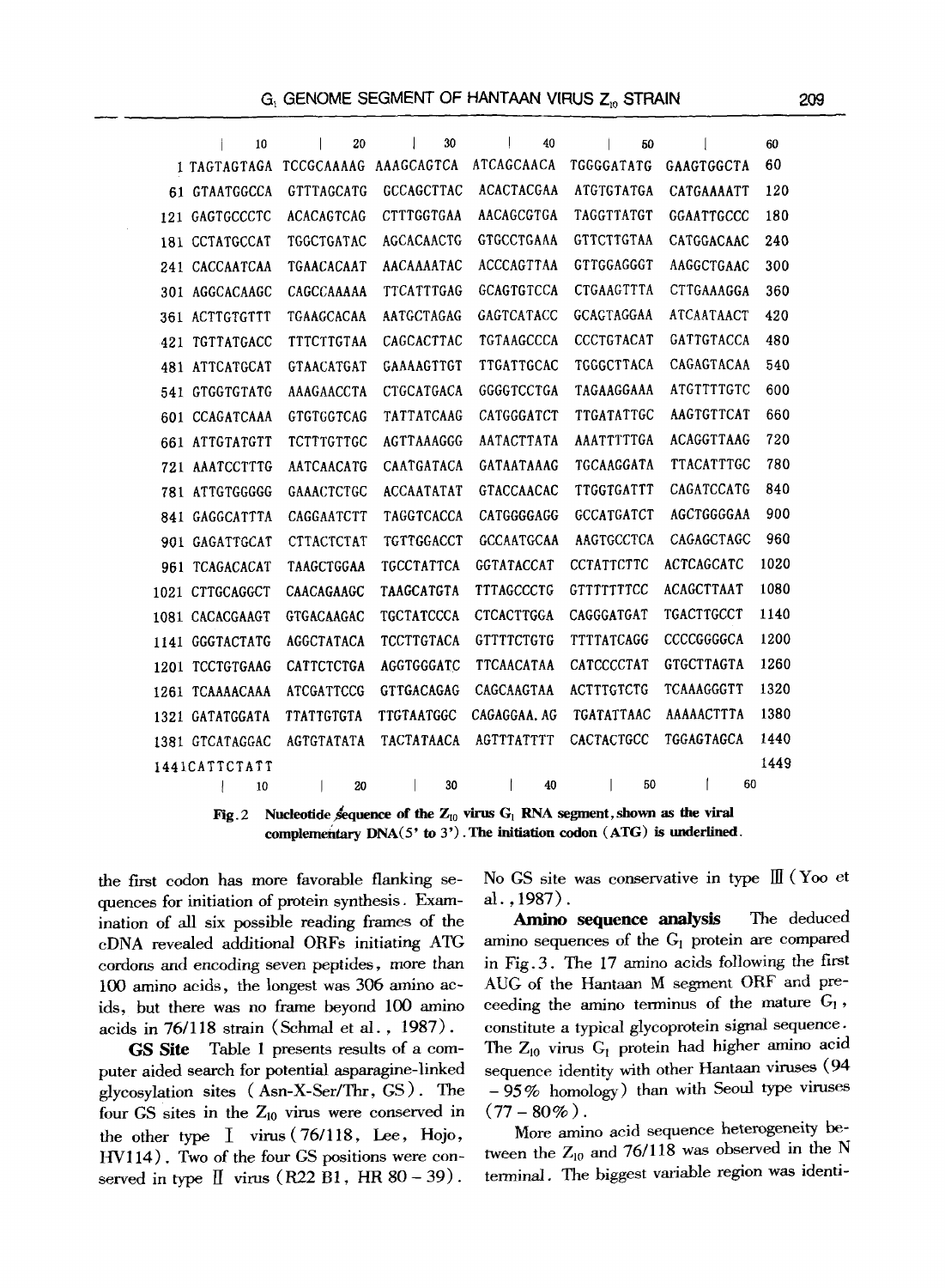| gui-miked glycosyfauon sites of the G <sub>1</sub> glycoprotein encountig region of several typical strains, |            |                       |    |        |    |                       |                |    |                      |        |                |
|--------------------------------------------------------------------------------------------------------------|------------|-----------------------|----|--------|----|-----------------------|----------------|----|----------------------|--------|----------------|
| Serotype                                                                                                     | $I$ (HTNY) |                       |    |        |    | $\mathbb{I}$ (SEOV)   |                |    | $\mathbb{II}$ (PUUV) | W(PHV) | V(TV)          |
| Strain                                                                                                       |            | 76/118 Lee Hojo HV114 |    |        |    | $HR80 - 39 B - 1 R22$ |                |    | Sotkamo K27          | $PH-1$ | <b>Thai749</b> |
| Nucleotide $(\% )$                                                                                           | 87         | 86                    | 86 | $ND^*$ | 68 | ND                    | 67             | 60 | 59                   | ND     | 67             |
| Amino $(\%$ )                                                                                                | 95         | 94                    | 94 | 95     | 80 | 80                    | 77             | 71 | 70                   | 73     | 82             |
| GS site                                                                                                      | 4          | 4                     | 4  | 4      | 2  |                       | $\overline{2}$ | 0  | 0                    |        |                |
| $-$                                                                                                          |            |                       |    |        |    |                       |                |    |                      |        |                |

fied at the amino acid positions 84 to 93 in the  $G_1$  protein of  $Z_{10}$  and 76/118 virus.

**Table 1 Comparison of homology of the nueleotide sequence,** deduced amino sequence and potential asparagin-linked **glycosylation sites of the G 1 glycoprotein encoding region of several typical strains.** 

**\* ND:** no data

Analysis of potential transmembrane helices identified only one conserved-region in the G1 protein of Hantavirus(Mohana et al., 1986). A completely conservative region was recognized between Hantaan virus (76/118 Lee. Hojo HV114) and Seoul virus  $(B1, HR80 - 39)$  ex-

cept R22 strain.

The cleavage between the signal peptide and the N terminus of  $G_1$  was determined to be at 17  $-18$  site in  $Z_{10}$ , at amino acid position  $18 - 19$ in 76/118.



| 76/118 |                                                             |  |
|--------|-------------------------------------------------------------|--|
|        | 51 LADTAQLVPESSCNMDNHQSMNTITKYTQLSWRVRLNRHKPAKNSFEAVS 100   |  |
|        |                                                             |  |
|        | 101 TEVYLKGTCVLKHKMLEESYRSRKSITCYDLSCNSTYCKPTLYMIVPIHA 150  |  |
|        |                                                             |  |
|        | 151 CNMMKSCLIALGLHRVQVVYERTYCMTGVLIEGKCFVPDQSVVSIIKHGI 200  |  |
|        |                                                             |  |
|        | 201 FDIASVHIVCFFVAVKGNTYKIFEQVKKSFESTCNDTDNKVQGYYICIVG 250  |  |
|        |                                                             |  |
|        | 251 GNSAPIYVPTLGDFRSMEAFTGIFRSPHGEGHDLAGEEIASYSIVGPANA 300  |  |
|        | 301 KVPHRASSDTLSWNAYSGIPSYSSLSILAGSTEAKHVFSPGFFPQLNHTK 350  |  |
|        |                                                             |  |
|        | 351 CDKTAIPLTWTGMIDLPGYYEAIIIPCTVFCVLSGPGASCEAFSEGGIFNI 400 |  |
|        |                                                             |  |
|        | 401 TSPMCLVSKQNRFRLTEQQVNFVCQRVDMDIIVYCNGQRKVILTKTLVIG 450  |  |
|        |                                                             |  |
|        | 451 QCIYTITSLFSLLPGVAHSI 470                                |  |
|        |                                                             |  |

**Fig. 3**  Amino acid sequence comparison of  $Z_{10}$  G<sub>I</sub> and 76/118 G<sub>I</sub> sequence-encoded polypeptides.  $Z_{10}$  G<sub>I</sub> encoded polypeptides are presented above,76/118 below. Identical amino acids are denoted by bars. The small boxes denote potential asparagine-linked glycosylation sites. The large box **denotes the potential transmembrane domain** 

#### DISCUSSION

Nucleotide sequence analysis of the  $G_1$  genome segment of Hantaan virus  $Z_{10}$  strain revealed that  $Z_{10}$  had the common Hantaan virus property. Hantaan virus  $Z_{10}$  strain also apparently had the common (Bunyaviridae) property of a leader sequence before the encoded glyeoprotein, as had been observed for the phlebo-and bunyaviruses (Schmaljohn et al., 1985). The